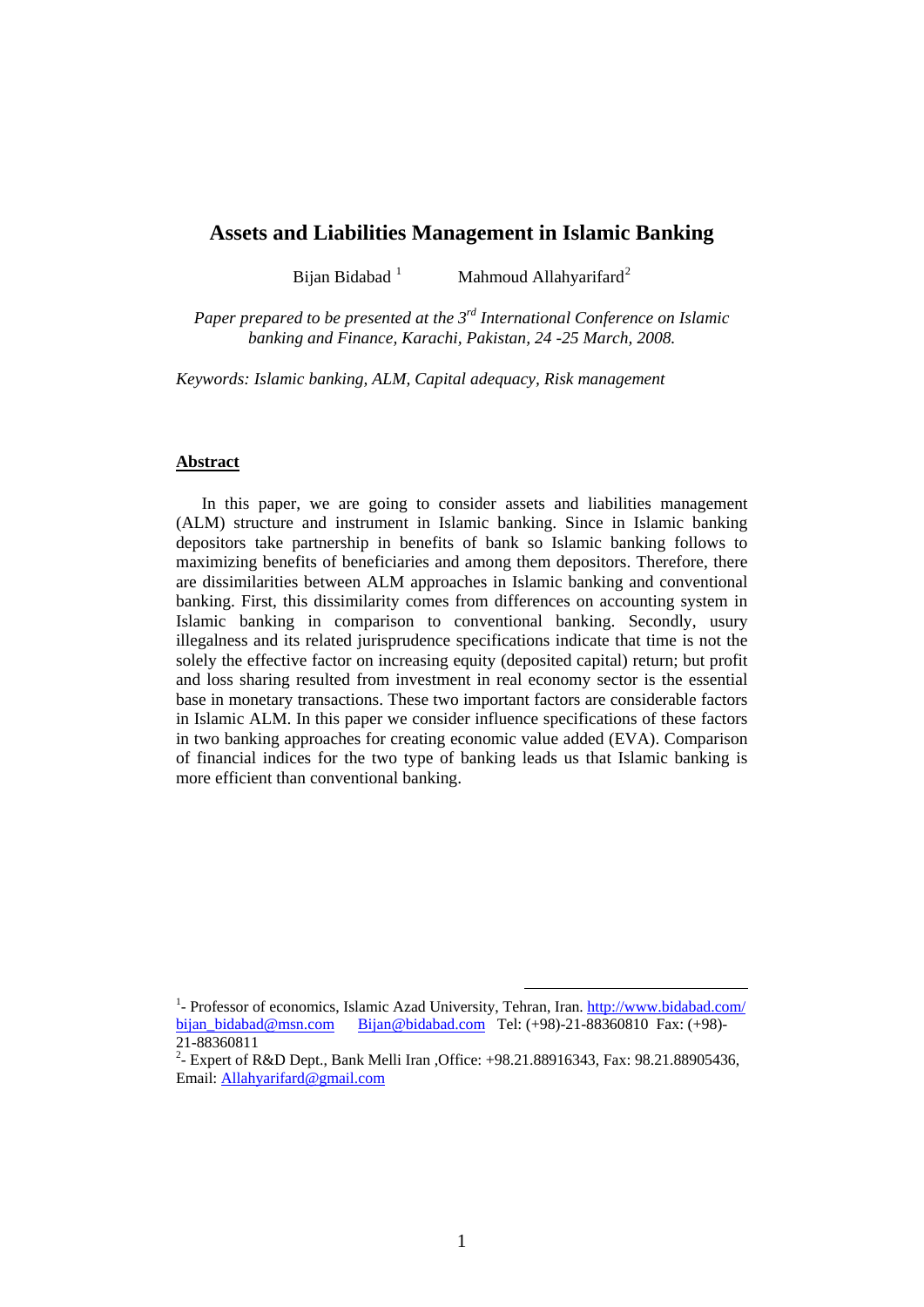#### **Introduction**

 Assets and Liabilities Management (ALM) consists of technical instruments and methods, which consider both value creation and controlling of risks for shareholders. Since one of the main duties of banks' financial management is ALM. Therefore, banks apply ALM techniques to increase more benefits by covering themselves from risks, and minimize losses coming from transactions. The appropriate assessment of bank's ALM requires deep understanding of assets and liabilities, customers, economics environment and competition conditions of the bank. Thus prior to going through into Islamic banking respects of assets and liabilities, it is necessary to introduce Islamic banking assets and liabilities structures, market, customers and other effective factors on ALM.

#### **Compatibility and incompatibility of economic theories with Islamic banking**

 One of the main purposes of Islamic economics is real value added creation and social welfare maximization in the economy. On the other side, welfare economics, new business administration concepts and also new international banking theories follow the value creation and maximizing of shareholders' benefits. Probably, one of the usury illegalness reasons in Islamic banking may comes from affection of money market fluctuation on real economic sector that causes economic divergence from long run stability growth and imbalances in money market and other markets as well. Therefore, the compatibility between conventional economics and Islamic economics theories can be observed, though this compatibility cannot be observed in all theories. The main contradictory between Islamic economics and conventional banking comes from usury illegalness principle; and usuric and nonusuric considerations on transactions are influenced by intellectual deduction of jurists and Islamic economists and existence of contradictories among opinions in this realm is inevitable. Bidabad and Harsini  $(2003)^1$  $(2003)^1$  by scrutinizing usury definition and using theosophy principal of jurisprudence defined some criteria to distinguish usuric from non-usuric transactions. It seems that these criteria may be accepted as ending point of usury definition. The criteria are:

<span id="page-1-0"></span> <sup>1</sup> Bidabad, B. Harsini, A. (2003), Religious-economic analysis of usury in consumption and investment loans and shortages of contemporary jurisprudence in finding the rules of religion legislator. Monetary and Banking Research Academy, Central Bank of Iran, 2003. [http://www.geocities.com/bijan\\_bidabad/reba7.htm](http://www.geocities.com/bijan_bidabad/reba7.htm)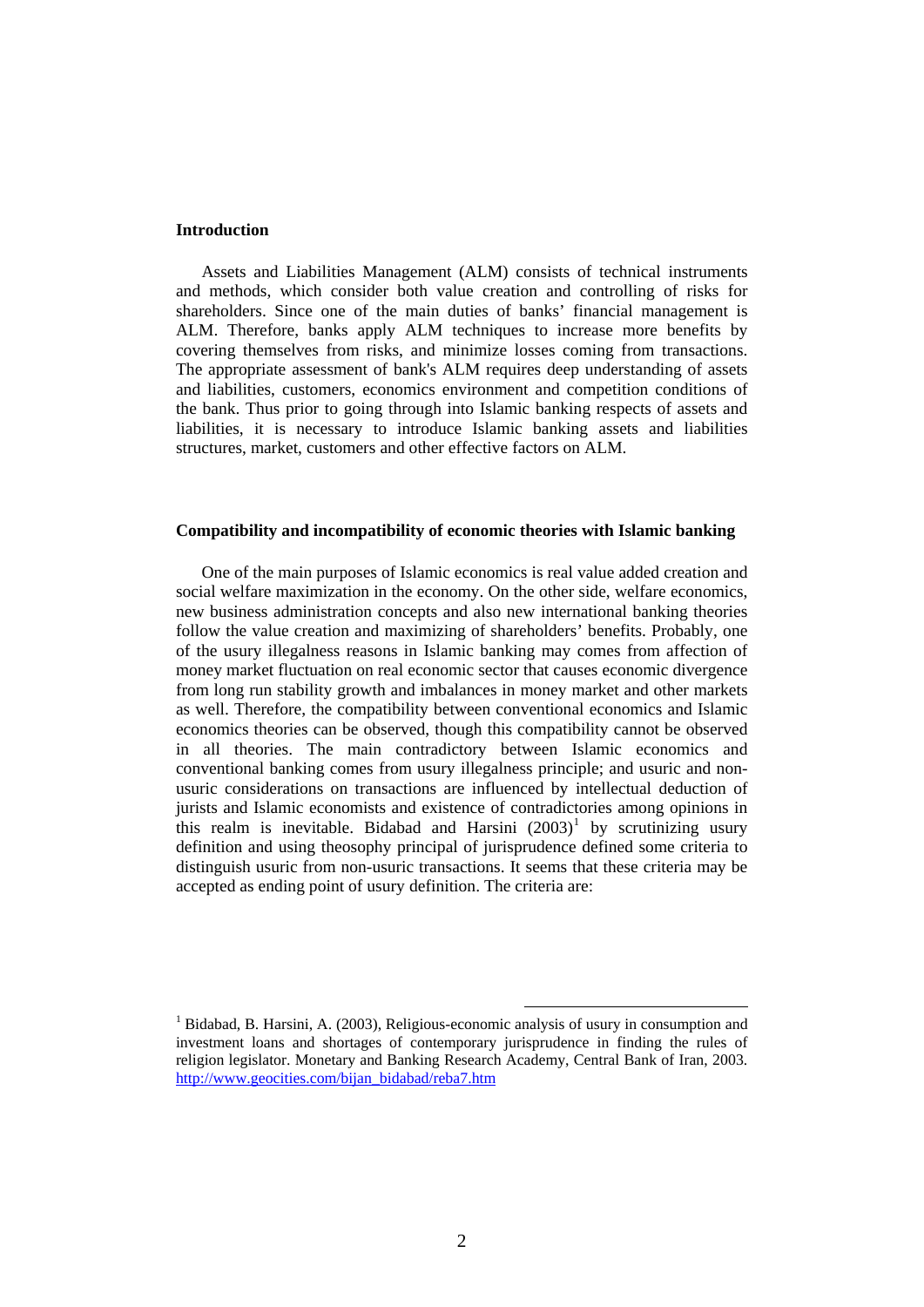|                  | Loaner must share in profit/loss of the economic activity of |
|------------------|--------------------------------------------------------------|
|                  | loanee.                                                      |
| $\vert 2. \vert$ | The rate of interest must not be determined and conditioned  |

- before.
- 3. Interest in consumption loans is usury.
- 4. Foreign currency exchange (without interest) is not usury.

 Based on the above criteria, non-usuric banking performance requires specific ALM approaches to make necessary coordination that applying those ALM techniques improve the efficiency and effectiveness of this type of banking. Islamic banking as same as conventional banking follows maximizing shareholders assets, but digressing that the real stakeholders of Islamic banks embrace all beneficiaries as depositors, investors and business partners. The shareholder's assets is measured by market value of shares, amount of payable profit and also created value added. The share's market value or created value added are affected by three factors: cash flows resulted from financial ability of shareholders, cash flows' time scheduling, and risks of cash flows. The maximizing shareholder's equity in Islamic banking is considered by maximizing of value creation as well but must consider the principles of usury prohibition mentioned above. In this paper Economic Value Added (EVA) index will be considered as value creation criterion.

## **Assets and Liabilities structures in Islamic banking**

 The cognition of assets and liabilities structure in Islamic banking requires assets and liabilities items to be considered on the basis of Islamic Sharia.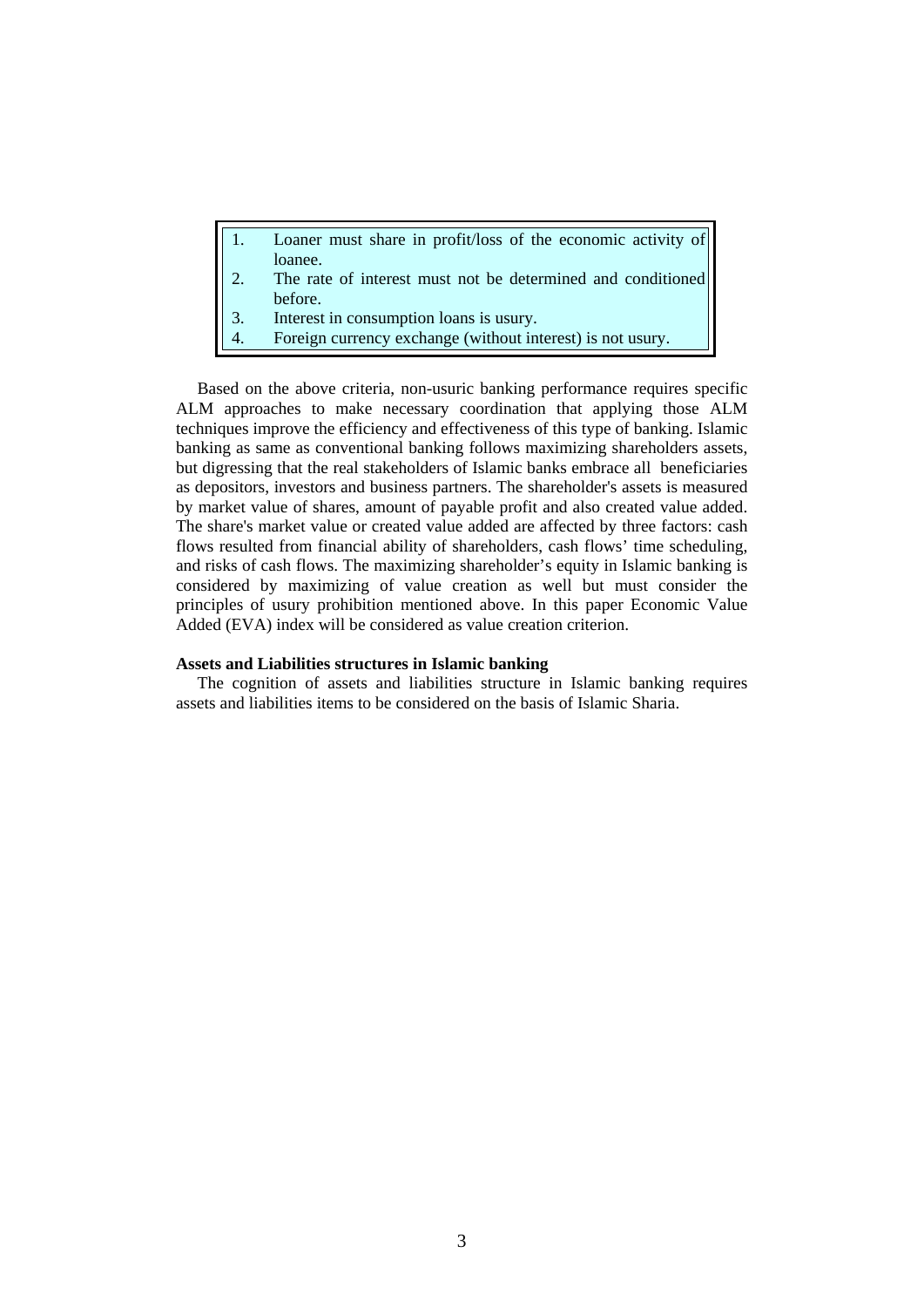Table 1: General structure of assets and liabilities in Islamic banking

# ASSETS

Cash and short-term funds Deposits and placements with banks and other financial institutions Short term investment (i.e. Sukouk) Allowance for bad and doubtful financing Financing and advances based on Islamic contracts Direct investment Other assets

Fixed Assets Property, plant and equipment Other tangible assets Intangible assets (i.e. goodwill)

# TOTAL ASSETS

Off Assets

Customer commitment and contingencies

# LIABILITIES AND SHAREHOLDER'S EQUITY

Deposits from customers Deposits and placements of banks and other financial institutions Bills and acceptances payable Other liabilities Provision for taxation and zakat Ordinary share capital Reserves Shareholder's equity

## TOTAL LIABILITIES AND SHAREHOLDER'S EQUITY

Bank commitment and contingencies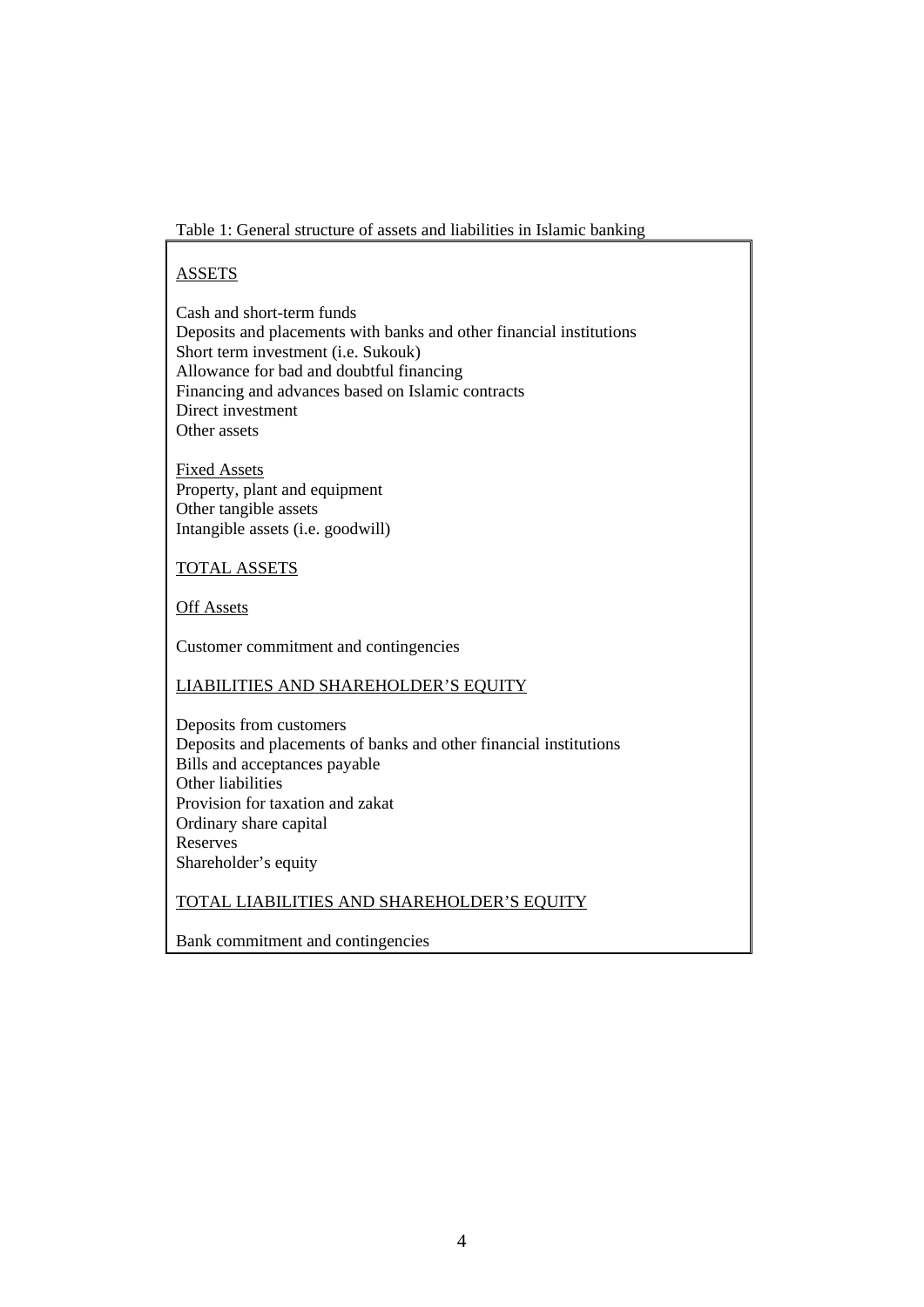#### **Assets and Liabilities in Islamic Banking**

 The source and origin of assets in Islamic banking same as conventional banking come from net benefit and liabilities. On the other words, essential pillar of profit acquiring in Islamic banking is assets from internal sources of shareholder's equities and from external source as liabilities. Productive assets in Islamic banking which are classified as uses are affected by monetary resources and shareholders equity or deposits of depositors which are categorized in Islamic contracts according their liquidity degrees.

## **Cash**

 Similar to conventional banking, in Islamic banking this type of assets is maintained for covering bank commitments. Low or lack of return of this type of assets and also its undesired effects of inadequate liquidity are very important for maintaining this type of assets. In other words, increasing losses of liquidity risk, stimulated the Assets and Liabilities Committee (ALCo) to propose some guidelines to preserve the tradeoff between costs of maintaining liquidity and liquidity risk. Generally, optimum liquidity amounts to be maintained by Islamic bank can be calculated by equation (1).

$$
1) LR_{t} = \frac{AL_{t} + ELS_{t}}{ELN_{t}} \ge \sigma
$$

*AL*: Liquid assets

*ELS*<sub>*i*</sub>: Estimated acquired liquidity based on liability sources

*ELN* : Estimated liquidity needs

 The above equation shows optimum liquidity ratio and it should be greater than σ in absolute value. In Islamic banking, the required cash flow (ELN) variation is lesser than conventional banking. Because, the rate of return in Islamic banking comes from rate of productivity in real economy sector in correspondence to profit and loss sharing (PLS) mechanism and this will stabilize interest rate and loaning and depositing flows. According to figures (1) and (2), the rate of return and loans and deposits flows in Islamic banking are more stable than conventional banking. Figure (3) indicates liquidity risk curve shifts down (increases slope) in Islamic banking, thus, optimum liquidity in Islamic banking will be lesser than conventional banking.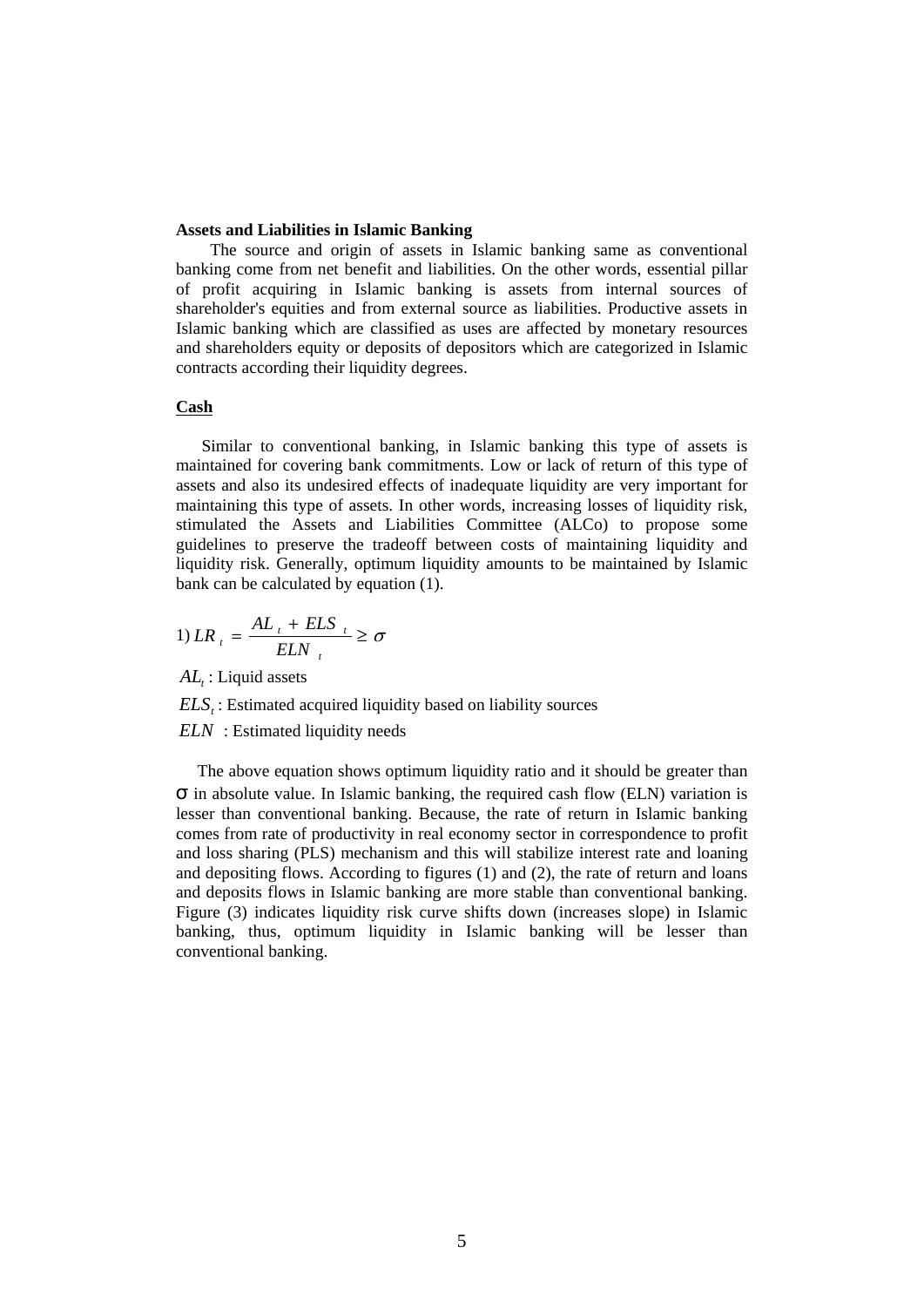

Following figure (3), the optimum amount of liquidity can be calculated as the point of intersection of the cost of maintaining liquidity curve and the cost of insufficient liquidity curve in both types of banking. In other word optimum liquidity measure is reached where liquidity costs are minimized as shown in following figure.



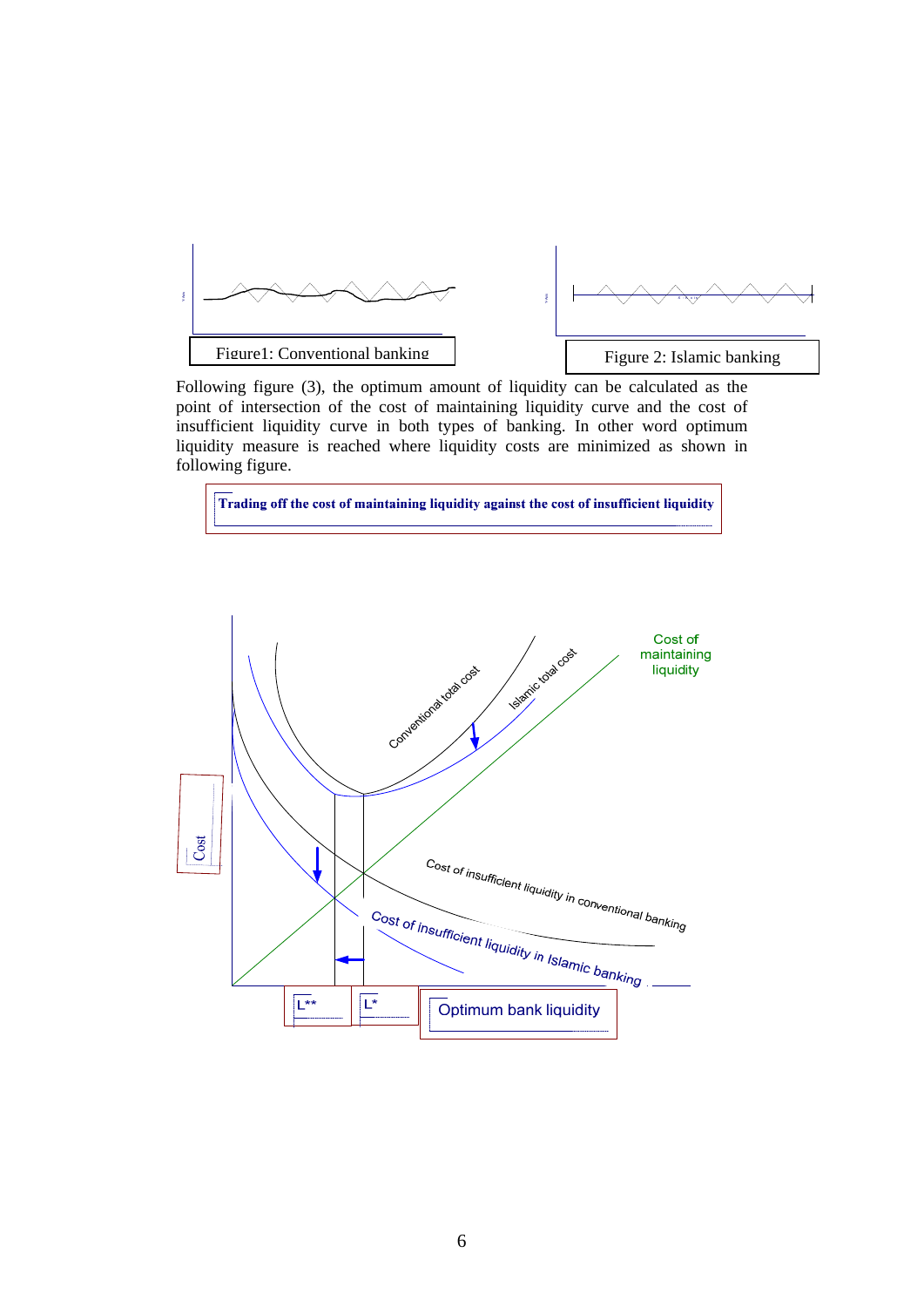Lower liquidity needs in Islamic banking will cause the liquid assets to be allocated for investment in high-return assets. Therefore, since the liquidity in Islamic banking is lesser than conventional banking, the opportunity cost for maintaining liquidity in Islamic banking is lesser than conventional banking as well. The liquidity needs in Islamic banking and conventional banking are shown with  $b_{PIS}$  and  $b_{Con}$  parameters and we can realize this relation:  $b_{Con} > b_{PIS}$ .

#### **High liquid Assets:**

 Islamic banking may buy some return based assets instead of their cash hoardings. Despite of being highly liquid, these assets have positive returns and bank can get profits of joint venture in investment projects. Sukuk<sup>[1](#page-6-0)</sup> and Mousharekah bonds (Oragh-e-moshrehkah) are samples of this type of assets in Islamic banking which are replacements for bonds in conventional banking. Decision for maintaining this type of assets will be based on liquidity, inflation, rate of return of real economy sector, and also economic conditions and regulations and etc ….

### **Accounts and Notes receivable**

 The origin of this kind of assets comes from Islamic bank credit facilities as form of debt buying (Kharid-e-Dayn) contraction. Purchasing of this type of assets will depend on customer credit position, rate of return and economic conditions.

### **Claims**

 The banking claims include those purchased assets that go into the credit risky. Total outstanding claims, allowance for bad and doubtful financing of government and non-government claims, debts of paid L/C on the base of Islamic contracts, irrecoverable receivable notes and others are classified in this group. The qualities of this type of assets regarding their returns in banks whether Islamic or non-

<span id="page-6-0"></span><sup>&</sup>lt;sup>1</sup> sukuk is a one of financing instruments which is based on Al-Ijareh contraction. Sukuk or Al-Ijareh negotiable paper can be issued on the bases of Al-Ijareh contractions basis and Al-Ijareh Muntahia Bittamlik. In the first type, Sukuks are issued and offered to borrow capital. The borrowed capital based on Sukuk is spend for buying capital intensive and durable goods on behalf of capital owners and the Sukuk's issuer by a leasing contracts rent the goods to customers who need these types of goods. At the end of duration of Ijareh, goods will be sold as scrap. The rent will repaid to Sukuk owners at the specified dates after deduction of costs. In the second type of Sukuk (Al-Ijareh Muntahia Bittamlik) at the end date of Ijareh contraction, the goods (Ain) by the way of gift (hibah), or at nominal price will be transferred to the lessee (Mostajer).

For more information see: Proceeding of the international new financial instrument on Islamic banking system conference, (2007), Export Development Bank of Iran, Tehran.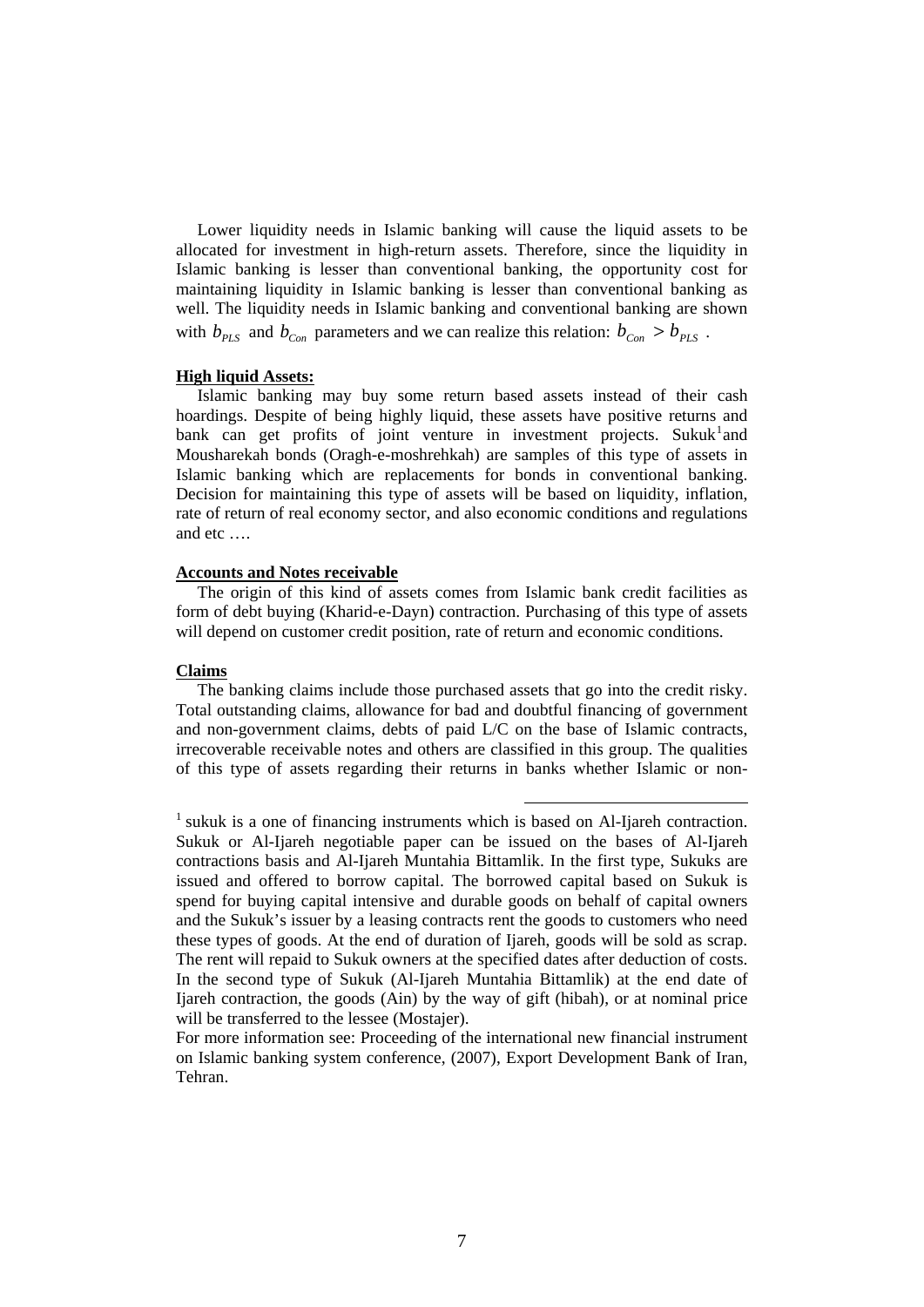Islamic are different and depend on the type of collaterals, mortgage or nonmortgage and cash or non-cash. So for calculating the allowances for bad debts and determining credit risk measure are considered by ALCO. The standard measure for allowances for bad debts (sum of public and specific reserves) to net loans should be at an acceptable level (the standard measure is 2% of net financing and advances). One of the advantages of Islamic banking in comparison to conventional banking is the transparencies of the balance sheet items. Because, profit and loss sharing (PLS) will decline allowances for bad and doubtful financing. In case of bankruptcy and investment loss, amounts of investment is directly booked in costs accounts and therefore, the financial statement is more transparent in Islamic banking than conventional banking.

#### **Financing and advances based on Islamic contracts**

 The main activity of financial intermediary institutions is credit loaning or financing and advances. On the other words, financial intermediary institutions as economic firms are active in two markets. They demand financial resources from depositors (in deposit market) and on the other side, they supply credits to investors  $(in \nvert \nvert$  redit market)<sup>[2](#page-7-0)</sup>. Revenue of these institutions comes from differences between received and paid interest or interest premium. Prohibition of usury (riba) in Islam and other divine religions and also work and do as bases of value creation are main characteristics of Islamic banking products and services, so this type of banking tend toward Musharakah contracts with pre-undetermined profit/return rate.

Generally selling assets as forms of credit products can be separable according to the following table<sup>[3](#page-7-1)</sup>. Although many of these products will enter intto usuric domain<sup>[4](#page-7-2)</sup>, but are used by Islamic banking like Irans'. In many Islamic countries which applying Islamic banking, PLS contraction has not developed deeply for example the PLS paradigm of Islamic banking in Malaysia has been much slower on the asset side than on the liability side. On the asset side, only 0.5% of Islamic bank financing is based on the PLS paradigm of mudarabah (profit-sharing) and musharakah (joint venture) financing.[5](#page-7-3)

<span id="page-7-0"></span><sup>2&</sup>lt;br>
2 See: Bidabad, Bijan, Mahmoud Allahyarifard, (2005), "IT role in fulfillment of profit and loss sharing" Proceeding of The  $3^{rd}$  International Islamic Banking and Financing conference, Monash University, Kuala Lumpur, Malaysia. [http://www.geocities.com/bidabad8/english-pls-5.pdf 3](http://www.geocities.com/bidabad8/english-pls-5.pdf)

<span id="page-7-1"></span><sup>&</sup>lt;sup>3</sup> See: Hedayati, Aliaskhar, and co-authors, (2002), "Internal banking operation (2)", Iran Bank Institute, Central Bank of Iran, 5<sup>th</sup> publish, p 9 (in Farsi).

<span id="page-7-2"></span> $4Bidabad, B. Harsini, A. (2003), Religious-economic analysis of usury in consumption and$ investment loans and shortages of contemporary jurisprudence in finding the rules of religion legislator. Monetary and Banking Research Academy, Central Bank of Iran, 2003, (in Farsi). [http://www.geocities.com/bijan\\_bidabad/reba7.htm](http://www.geocities.com/bijan_bidabad/reba7.htm) 5

<span id="page-7-3"></span><sup>&</sup>lt;sup>5</sup> See: Beng Soon Chong, Ming-Hua Liu, 2007," Islamic Banking: Interest-Free or Interest-Based? ",

[www.efmaefm.org/0EFMAMEETINGS/EFMA%20ANNUAL%20MEETINGS/2007-](http://www.efmaefm.org/0EFMAMEETINGS/EFMA%20ANNUAL%20MEETINGS/2007-Vienna/Papers/0019.pdf) [Vienna/Papers/0019.pdf](http://www.efmaefm.org/0EFMAMEETINGS/EFMA%20ANNUAL%20MEETINGS/2007-Vienna/Papers/0019.pdf)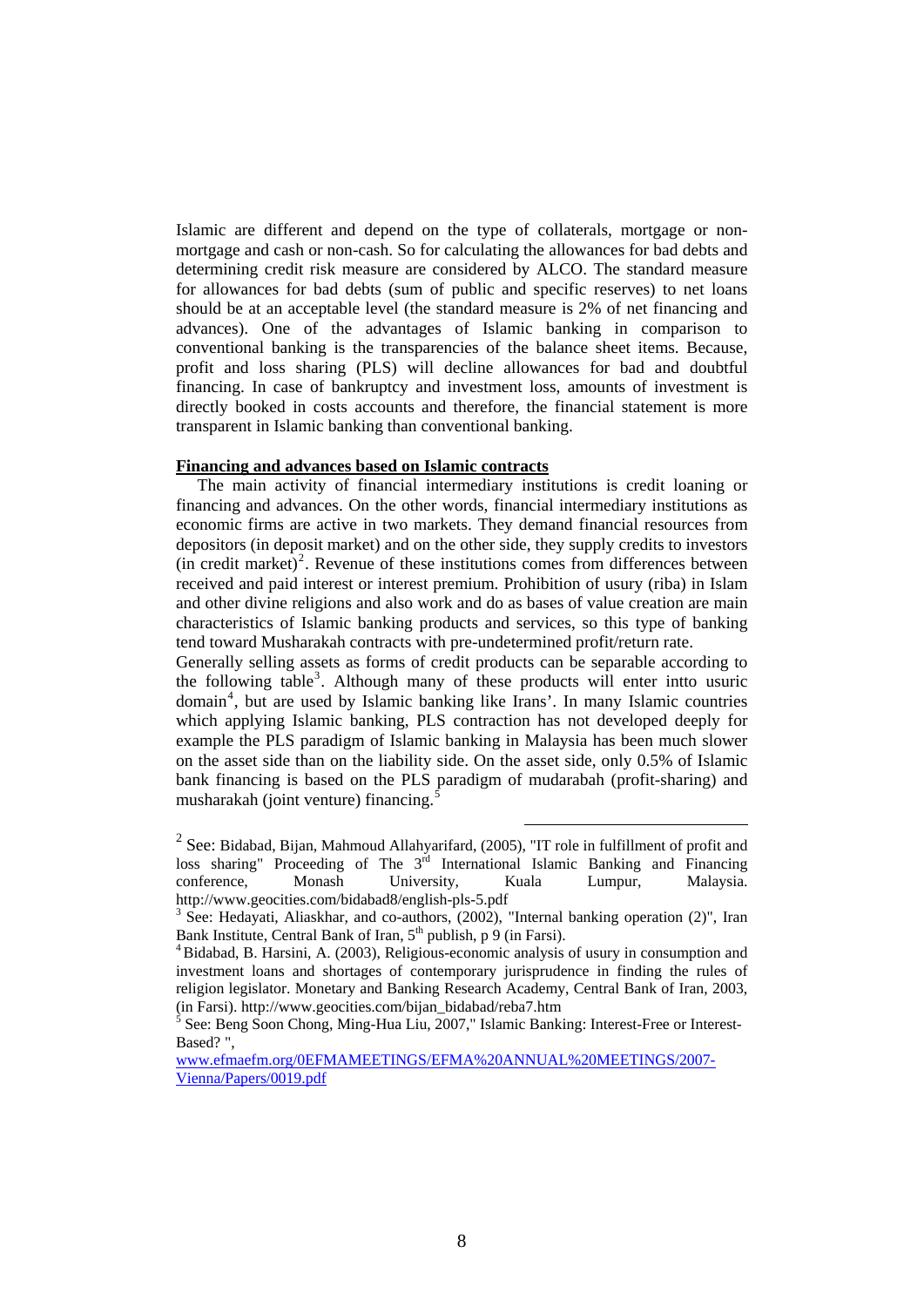| Gharzolhasaneh                                                                                                                                                         |                   | Musharakah contractions                                                                                                              |                   | Mobadeleh (Exchangeable)<br>contractions                                                                                                         |                   |  |
|------------------------------------------------------------------------------------------------------------------------------------------------------------------------|-------------------|--------------------------------------------------------------------------------------------------------------------------------------|-------------------|--------------------------------------------------------------------------------------------------------------------------------------------------|-------------------|--|
| Type of<br>products                                                                                                                                                    | Type of<br>return | Type of<br>products                                                                                                                  | Type of<br>return | Type of products                                                                                                                                 | Type of<br>return |  |
| Marriage,<br>trousseau,<br>preparation,<br>house repairs,<br>educational<br>allowance,<br>subsidy for<br>rural<br>constructions,<br>and other<br>productive<br>sectors | Flat rate         | Mudarabah<br>(public,<br>specific),<br>civil<br>Musharakah,<br>legal<br>Musharakah,<br>Direct<br>investment,<br>Mozareh,<br>Mosaghat | Floating<br>rate  | Froush-Aghsati<br>$(BBA^6)$ , Ijareh-<br>be sharte-tamlik <sup>7</sup> ,<br>Salaf (forward),<br>Kharid-Dayn<br>(debt buying),<br>Jealeh, Istisna | Flat rate         |  |

Table 1: credit products in Islamic banking

 In Iran, Islamic banking products can be separated into three major sectors of Gharzolhasaneh, Moshrekah (joint) and Mobadeleh (exchangeable) contractions. The banks are not authorized to receive profits from credit facilities based on Gharzolhasaneh and just can get commission based on the services they supply to their customers. The volume of this type of assets should be equal to the Gharzolhasaneh resources. The return of Musharakah contracts should be determined on the base of activity in real economy sector and to be determined according to profit and loss sharing (PLS) in investment. The return of Mobadeleh contracts will be determined on the base of resale of assets to customers. There is no unanimity on these types of contracts regarding usuric doubts<sup>[8](#page-8-2)</sup>. And the preferred contracts are those which are based on Mosharakah that Islamic jurisprudence unanimity exists among the jurists, though present supervision and accounting systems cannot monitor and cover the non-usuric banking systems needs.<sup>[9](#page-8-3)</sup> Establishing of second market for certificate of deposit transactions in this

 <sup>6</sup> Bai- bithamin-ajil (BBA)

<span id="page-8-1"></span><span id="page-8-0"></span><sup>7</sup> Al-Ijareh Muntahia Bittamlik

<span id="page-8-2"></span><sup>&</sup>lt;sup>8</sup> It is needed to notify that some economists believe that necessarily it is not needed to separate contractions as Gharzolhasaneh, Mosharekah, and mobadeleh; and some economists believe that Jealeh and Istesna can be classified into Mosharekah contracts.

<span id="page-8-3"></span><sup>9</sup> See: Bidabad, Bijan and mahmoud Allahyarifard, 2006 : Implementing IT to fulfill the profit and loss sharing mechanism, Islamic Finance News (IFN) Journals, 3 edition: <http://www.geocities.com/bidabad8/summary-pls-it-1.html>. This paper present a new method of Islamic banking. This method will be operational by use of profit and loss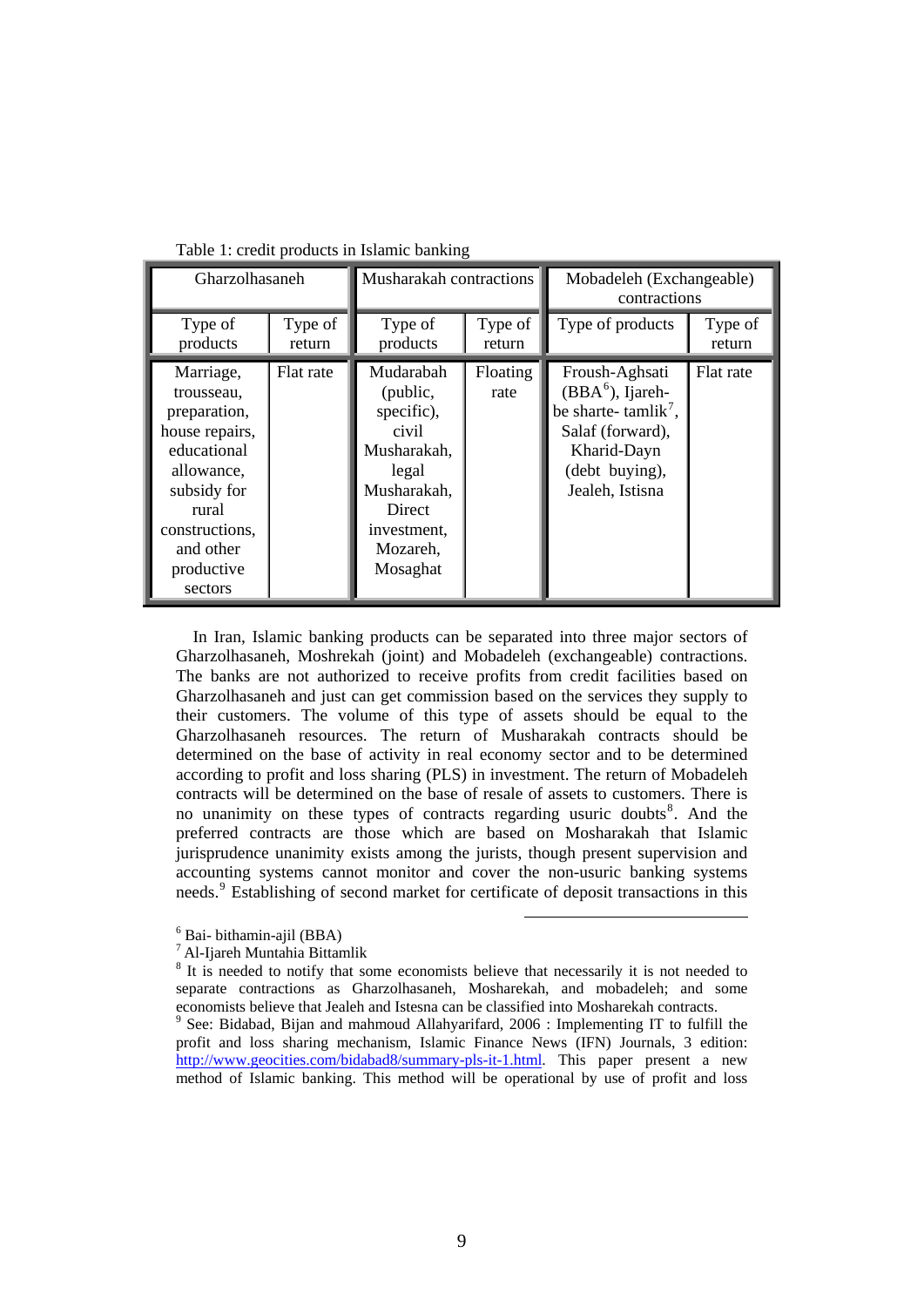type of investment, applying insurance of deposit instrument and transferring operational risk to depositors and also geting commission by bank are of noticeable processes.

#### **Direct Investment**

 Another item of assets is the investment of Islamic bank in huge infrastructures developments projects.<sup>[10](#page-9-0)</sup>

#### **Monetary resources for investment on the base of debt (deposits)**

 The main debt items in non-usuric banks balance sheet are various deposits which customer of individuals or legal entities, private or public sectors have deposited at the bank. Generally, Islamic bank's deposits can be categorized into Gharzolhasanah and investment deposits. Gharzolhasanah deposits are cheap resources and include jari (current account), Pasandaz (saving account) which all of them are free of financial cost (payable interest). Another type of banking resources is investment deposits which Islamic bank can use them on the base of profit and loss sharing (PLS), and bank as intermediate agent apply them in different investment projects and the investment return will be paid to depositors according to their proportions and durations. As a rule, all Gharzolhasanah deposits should be allocated to Gharzolhasanah loans.

### **Capital**

 $\overline{a}$ 

 Capital is the most important index for indicating how well the stability of a bank is. One of the international standards on Basel committee on banking supervision is capital adequacy ratio (CAR). Capital adequacy ratio index comes from sum of tier 1 or core capital and tier 2 or supplementary capital to riskadjusted assets ratio (on basis of Basel1 is adjusted by credit risk and on basis of Basel2 is adjusted by credit, operational and market risk). This ratio for banks which they are members of Basel committee on banking supervision should be  $\delta$  = 8% as minimum measure (see equation 2).

$$
C A = \frac{C1 + C2}{RWA} \geq \delta
$$

Structural differences between Islamic banking and conventional banking activities in economic activities viewpoint caused different theories regarding the way of calculating capital adequacy ratio in the Islamic banking as follows:

sharing (PLS) mechanism and by creating connection between deposits and investments projects. This project at the primary steps can be setup as pilot examination for short run construction and commercial investments as form of Mosharekah and mozarebah contractions.

<span id="page-9-0"></span> $10$  In case that these investments be governmental and its rate of return be less than rate of return of real economy sector, then the government should pay subsidy to the bank.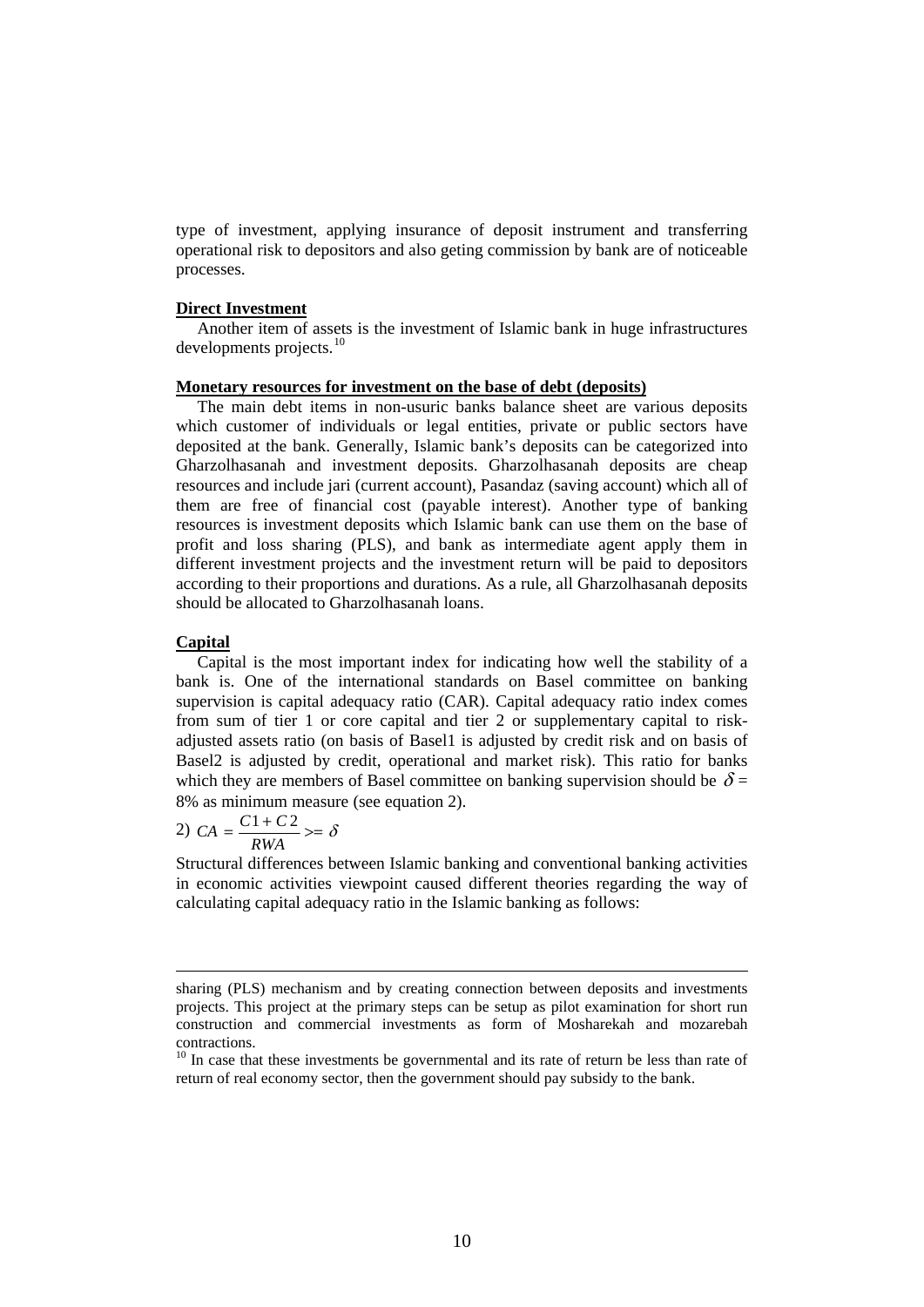- On profit and loss sharing (PLS) basis and lack of collaterals in this kind of transactions the Islamic banking face with higher credit risk coefficients in comparison with conventional banks.
- In the PLS mechanism depositors participate both in profit and loss which comes from yield of investment, therefore calculating the risk coefficients of Islamic banks should be on the basis of proportions of depositors and bank. In other word for calculating capital adequacy ratio the weighted average of customer proportion of risk should be exited from denominator of the fraction. Therefore the required capital adequacy ratio in Islamic banking is lesser than conventional banking.
- The other assets items in balance sheet and off-balance-sheet items in Islamic banking like conventional banking posses different coefficient for operational, credit and market risks.

## **Economic value added (EVA) maximization in Islamic banking**

 In the non-usuric banking the monetary resources for investment come from two sources of debt capital and equity capital. The Islamic bank after deduction of legal reserves and provident funds by using the resources on the basis of Musharakah contracts (with floating profit) can invest them undividedly and distribute their returns on basis of accrual accounting system among the stakeholders. The object of Islamic banking is to maximize the benefits of stakeholders which include depositors and beneficiaries (legal owners).

 In this section by introducing economic value added (EVA) index as value creation criterion, we will compare Islamic banking and conventional banking. Calculation of EVA is done by different methods of theoretical economics by reduction of opportunity cost of capital from net profit of the firm (after deduction of the taxes). Therefore in order to maximize the EVA it is necessary to consider EVA in Islamic banking and conventional banking as:

3)  $EVA = \pi - \frac{1}{r} K$ 

−

*r* : weighted average cost of capital which is introduced as exogenous and follows the rate of return of real economy sector; and  $r_{PLS}$  is rate of return in the real economy sector. Hence equation (3) is EVA, which  $\pi$  is profit and K is capital of Islamic bank. Rate of return in PLS mechanism is right the same rate of productivity but rate of return or interest rate in the conventional banking is equal to market interest rate plus rate of risk. Therefore, rates of returns in the two systems can be compared by using following relation:

4)  $r_{prs} = r_m + E(div)$ 

According to equation 4, the rate of return on PLS basis is equal to sum of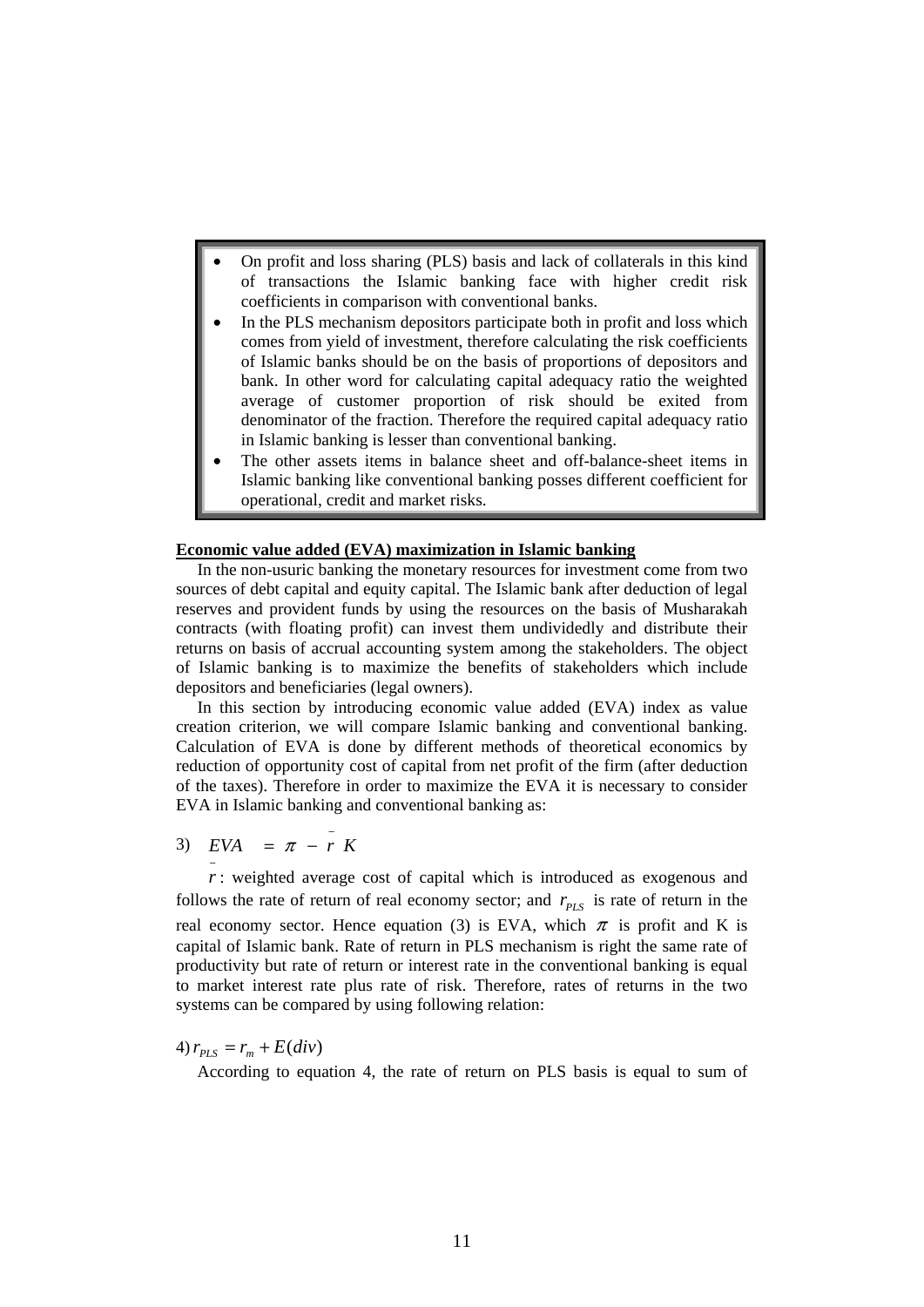market interest rate and mathematical expectation of a deviation term. This random deviation term contains credit risk as negative factor and unexpected return as positive factor. Equality between real economy return rate and market interest rate will depend to this term. Therefore, three logical relationships could be written down as follows:

# I) If E(div)=0  $\rightarrow$   $r_{PLS} = r_{Con}$

If mathematical expectation of deviation term is equal to zero then both rates will convergence to a unique rate.

# II) If  $E(\text{div})>0$   $\rightarrow$   $r_{PLS} < r_{Con}$

 If expected value of deviation increases then rate of return in PLS will be less than conventional banking rate of return.

# III) If  $E(\text{div})>0$   $\rightarrow$   $r_{pIS} > r_{Cov}$

 If expected value of deviation decreases then rate of return in PLS will be more than conventional banking.

The profit comes from differences between revenue and costs as equation (5):

$$
5)\pi = TR-TC
$$

 The bank undivided revenue comes from disposable financial resources and commissions and the revenue of non-credit products and services and is calculated by equation (6).

FD: disposable resources,

*r* : rate of return of investment in real economy sector.

6)  $TR = FDr_{PLS} + BF$ 

The bank's disposable resources is calculated by equation (7).

*a* : legal reserve ratio (received by central bank for implementing monetary policies)

b: rate of providential reserve or primary reserve for payment of short term bank commitments.

## $7) FD = D(1-a-b_{PIS})$

 The bank cost is indicated by equation (8) and contains operational costs (OC) and non-operational costs (NOC). NOC includes personnel, administration and office and depreciation and amortization costs. OC includes expenses related to credit risk (allowances for bad and doubtful financing) and operational risk introduced as proportion  $(\theta)$  of disposable resources for supplying of credit facilities as shown by equation (9).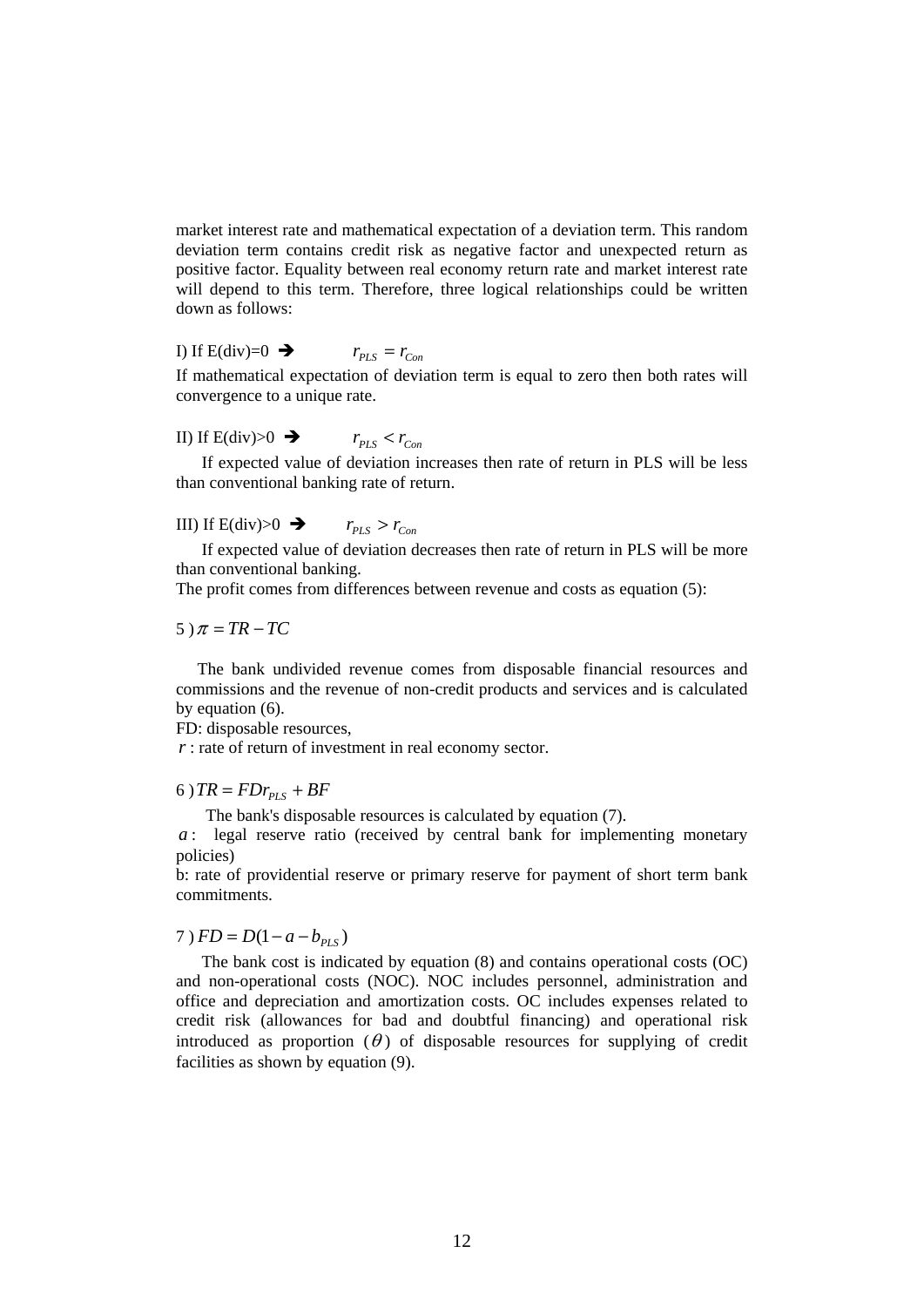$8$ )  $TC = OC + NOC$ 

 Generally in the Islamic banking on basis of Musharakah contracts outstanding and expired due dated claims do not exist. Therefore  $\theta$  coefficient in Islamic banking is lesser than this parameter in conventional banking. Based upon above discussion this inequality holds:  $\theta_{PLS} < \theta_{Con}$ .

$$
9) OC_{PLS} = \theta_{PLS} (1 - a - b_{PLS}) D
$$

Substitution of the above equations in EVA function of PLS will become:

10)  $EVA_{PLS} = [D_t(1 - a - b_{PLS})r_{PLS} + BF_t - \theta_{PLS}(1 - a - b_{PLS})D_t - NOC_t - rK_t]$ Operational costs of conventional banking is indicated by equation (11):

11)  $OC_{Con} = [\theta_{Con} (1 - a - b_{Con}) + i]D$ 

*i* : Weighted average of payable interest rate to depositors, r: Weighted average receivable interest rate from loanee. EVA function in this case will be as depicted by equation (12) 12)

 $EVA_{Con} = [D_t(1 - a - b_{Con})r_{Con} + BF_t - iD_t - \theta_{Con}(1 - a - b_{Con})D_t - NOC_t - rK_t]$ 

 The equations (10) and (12) indicate the EVA in the two banking approaches. According to the following reasons we can deduce that EVA in Islamic banking is more than the conventional banking.

- Since provident  $(b_{p_{IS}})$  reserve in PLS banking is lesser than conventional banking  $(b_{Con})$  so financial efficiency in PLS banking is more than conventional banking. The main reason of more efficiency is due to stability in cash flows of PLS banking; so for covering liquidity risk less provident funds are required in comparison with conventional banking.
- Lack of outstanding claims and doubtful claims in PLS banking because of nature of Musharakah contracts and supervision on investments decline  $\theta_{\text{PIS}}$  coefficient in Islamic banking in comparison to conventional banking  $(\theta_{\text{Con}})$ . Hence lack of this kind of inefficient assets will improve financial circulations in PLS banking than conventional banking and this will grow up the EVA in this kind of banking system.
- Rate of return in PLS banking is more than the conventional banking  $(r_{PLS} > r_{Con})$ , so consequently EVA in PLS banking is higher than conventional banking.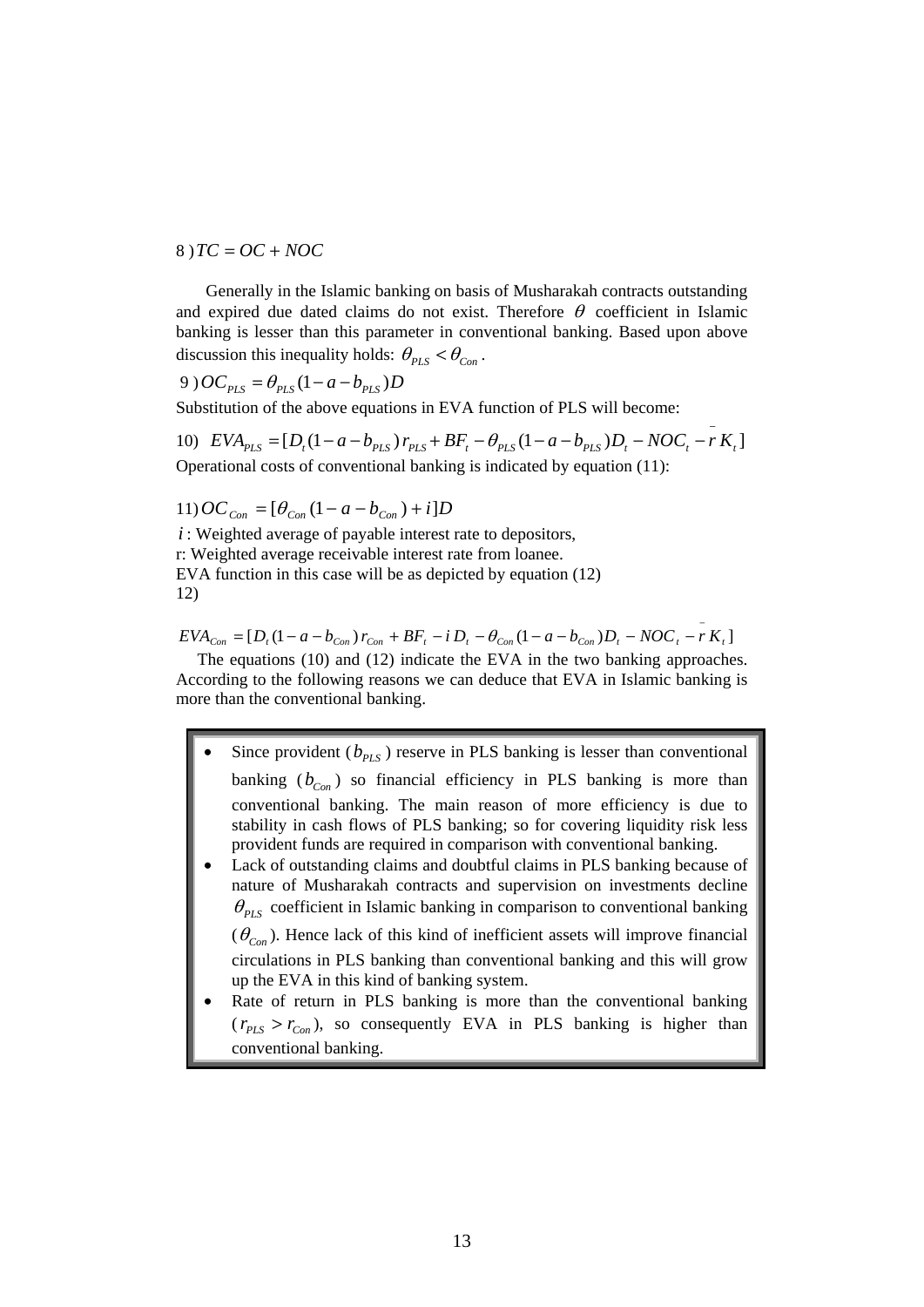Considering these three factors and parameters in the mathematical models and also logical and mathematical reasoning and analyzing them, we will conclude that the EVA in PLS banking will be more than the conventional banking. For testing this hypothesis based on some case studies, we will have a look at the financial statements of Islamic RHB Bank and conventional bank from the same RHB bank comparatively.

### **Comparision of financial indices in Islamic banking and conventional banking**

 Table 2 indicates quick ratio in two systems of PLS banking and conventional banking for the two approaches of RHB bank. The quick ratio indicated by  $b$  is lesser in PLS banking than the conventional banking, because of stability of cash flows in PLS banking. Therefore declining of b coefficient is a main factor of increasing EVA in Islamic banking in comparison with conventional banking.

|                                                                 |                      | RHB Islamic banking  | RHB Investment banking |                      |  |
|-----------------------------------------------------------------|----------------------|----------------------|------------------------|----------------------|--|
| Indices                                                         | 31.03.2007<br>RM,000 | 31.12.2006<br>RM,000 | 31.03.2007<br>RM,000   | 31.12.2006<br>RM,000 |  |
| Cash balances with banks<br>and other financial<br>institutions | 35035                | 21283                | 35177                  | 34147                |  |
| Total assets                                                    | 8239971              | 8092265              | 72675509               | 6834756              |  |
| $QR = \frac{LiquidAssets}{11}$<br>Assets                        | 43%                  | 26%                  | 48%                    | 50%                  |  |

Table2: Comparison of liquid assets proportions in PLS and conventional banking

Source: RHB Islamic Bank and RHB Investment Bank financial statements<sup>[12](#page-13-1)</sup>

 Table 3 will analyze another section of PLS banking characteristics. Decline of outstanding claims and allowance for bad and doubtful financing claims and more transparency of financial statements are other characteristics of PLS banking in comparison with conventional banking. According to table 3, allowances for bad and doubtful financing ratio to gross financing and advances (in PLS banking) and the same ratio to loans and advances (in the conventional banking) indicates this consequence. In PLS banking, because of characteristics of Mosharakah and

<span id="page-13-1"></span> $12$  [http://www.rhb.com.my/about\\_rhb/financial/pdf/AC\\_31\\_Mar\\_07\\_final.pdf](http://www.rhb.com.my/about_rhb/financial/pdf/AC_31_Mar_07_final.pdf);

<span id="page-13-0"></span><sup>&</sup>lt;sup>11</sup> Ouick Ratio

[http://rhbislamicbank.com.my/pdf/RHBIB%20Annual%20Report%202006\\_FinSec.pdf](http://rhbislamicbank.com.my/pdf/RHBIB%20Annual%20Report%202006_FinSec.pdf)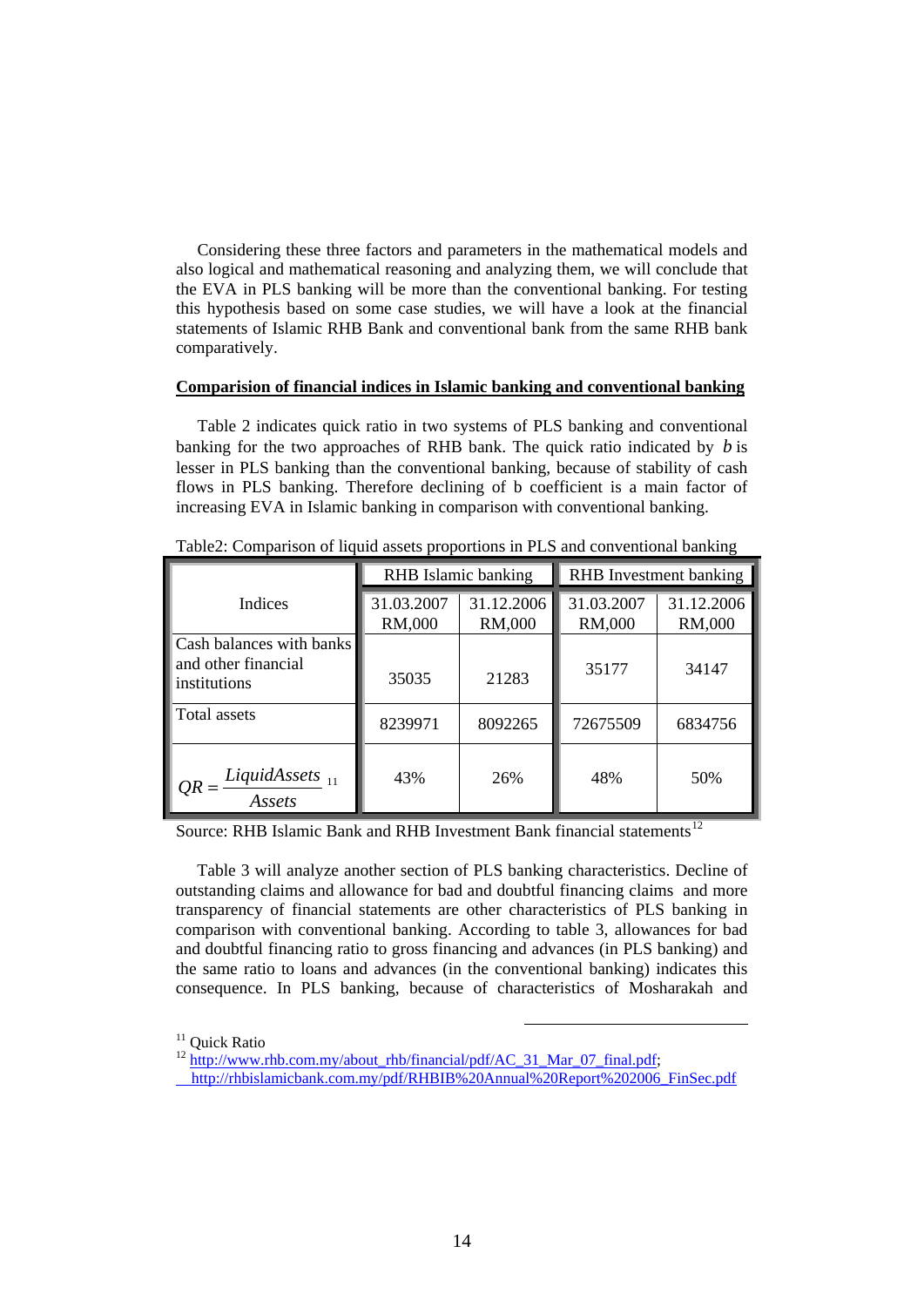Modarabah contracts this ratio is lesser than conventional banking. This factor plays important role to increase of EVA in comparison with conventional banking.

|                                                                        | RHB Islamic banking  |      |                      |      | RHB Investment banking |      |                      |       |
|------------------------------------------------------------------------|----------------------|------|----------------------|------|------------------------|------|----------------------|-------|
|                                                                        | 31.03.2007<br>RM,000 |      | 31.12.2006<br>RM,000 |      | 31.03.2007<br>RM,000   |      | 31.12.2006<br>RM,000 |       |
| Indices                                                                | Amount               | %    | Amount               | $\%$ | Amount                 | $\%$ | Amount               | %     |
| Public                                                                 | 78479                | 1.78 | 77059                | 1.8  | 13128                  | 1.59 | 10432                | 1.38  |
| Specific                                                               | 49374                | 1.12 | 48822                | 1.14 | 63724                  | 7.74 | 96458                | 12.72 |
| Total                                                                  | 127853               | 2.89 | 125881               | 2.95 | 76852                  | 9.34 | 106890               | 14.1  |
| Gross financing<br>and advances or<br>loans and<br>advances,<br>RM,000 | 4416945              |      | 4273454              |      | 823234                 |      | 758173               |       |

Table3: Comparison of allowances for bad and doubtful financing in PLS banking and conventional banking ( $\theta$  coefficient).

Source: RHB Islamic Bank and RHB Investment Bank financial statements<sup>[13](#page-14-0)</sup>

 Table 4 indicates some financial indices in PLS banking and conventional banking. These indices are shown in two groups of profitability and capital adequacy indices and will compared two different banking systems. The profitability indices include Return on Assets (ROA) and Return on Equity (ROE). According to this table, PLS banking profitability ratios is more than conventional banking. Higher ratios indicate higher efficiency and means higher EVA in PLS banking in comparison to conventional banking.

Capital adequacy ratio index has been calculated as advised by Basel committee on banking supervision standard in two banking systems. The first index is core capital ratio (inclusive of market risk) which is calculated as Tire 1 capital<sup>[14](#page-14-1)</sup> to risk adjusted assets ratio. The second index is calculated as aggregation of Tire 1 capital and Tire 2 capital<sup>[15](#page-14-2)</sup> to risk adjusted assets ratio.

<span id="page-14-0"></span><sup>&</sup>lt;sup>13</sup> The mentioned same reference

<span id="page-14-1"></span><sup>&</sup>lt;sup>14</sup> Tire 1 capital measures equity holding and is equal to the sum of tangible equity, including common stock, surplus, retained earnings, and perpetual preferred stock. Unlike primary capital under uniform rules, capital reserves are excluded from equity. See Donald R. Fraser and other co-authors, "Commercial banking and management of risk", 2001, South-Western College Publishing, pp. 398-399.

<span id="page-14-2"></span><sup>&</sup>lt;sup>15</sup> Tier 2 capital is comprised of loan loss reserves, subordinated debt, intermediate preferred stock, and other counted previously as primary capital (e.g., mandatory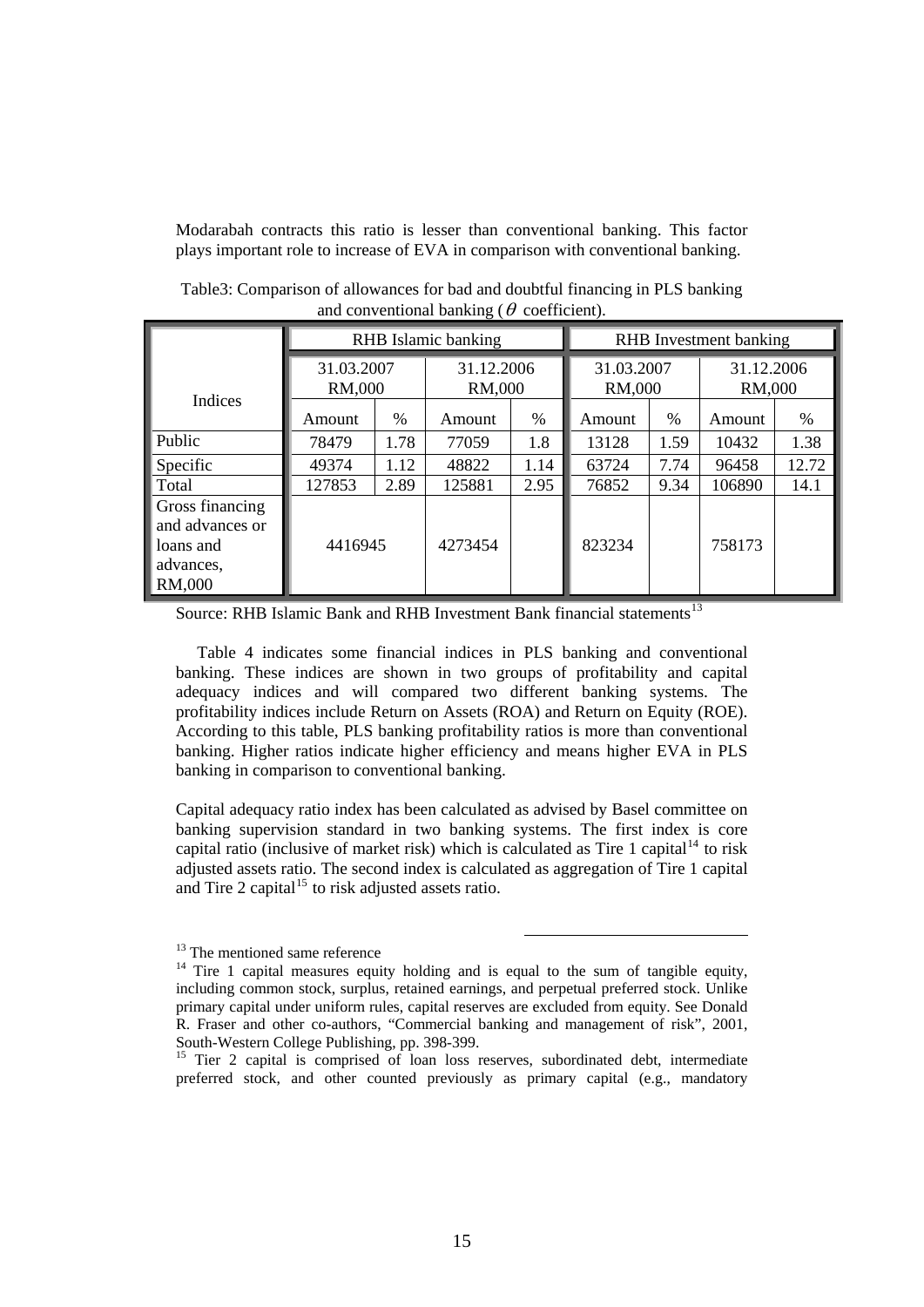| Twore it comparison of miameral marces in I list and conveniencement canning |                     |                    |                        |                 |  |  |
|------------------------------------------------------------------------------|---------------------|--------------------|------------------------|-----------------|--|--|
|                                                                              | RHB Islamic banking |                    | RHB Investment banking |                 |  |  |
| Indices                                                                      | 31.03.2007<br>$\%$  | 31.12.2006<br>$\%$ | 31.03.2007<br>%        | 31.12.2006<br>% |  |  |
| <b>ROA</b>                                                                   | .27                 | 1.07               | .159                   | .96             |  |  |
| <b>ROE</b>                                                                   | 3.28                | 13.25              | 1.64                   | 9.24            |  |  |
| Core capital ratio (including<br>of market risk)                             | 17.36               | 17.78              | 18.5                   | 20.29           |  |  |
| Risk-weighted capital ratio<br>(including market risk)                       | 15.44               | 15.84              | 14.6                   | 16.02           |  |  |

Table4: Comparison of financial indices in PLS and conventional banking

Source: RHB Islamic Bank and RHB Investment Bank financial statements<sup>[16](#page-15-0)</sup>

 According to table 4, rate on assets (ROA) and rate on equity (ROE) in Islamic banking at the two considered times are more than conventional banking. Therefore, the mentioned relation  $r_{PLS} > r_{Con}$  indicates more return in PLS banking in comparison with conventional banking. As table 4 core capital ratio (including credit and market risk) and risk-weighted capital ratio (including credit and market risk) of conventional banking are more than Islamic banking. Applying Basel committee on banking supervision standards for calculating capital adequacy ratio (CAR) for the two approaches will cause of higher CAR in the conventional banking. Profit and loss sharing, decline of risk coefficient and transferring of a fraction of risk to depositors (in PLS mechanism) will increase CAR in Islamic banking.<sup>[17](#page-15-1)</sup> In other words, decline of low-return-high-risk assets created by outstanding claims and doubtful financing or loans, change in risk coefficient based on Islamic standards, and transferring of a fraction of risk to depositors will increase CAR in Islamic banking in comparison to conventional banking.

 $\overline{a}$ 

convertible debt and cumulative perpetual preferred stock with unpaid dividends) . refer to mentioned reference.

<sup>&</sup>lt;sup>16</sup> Refer to the mentioned same reference

<span id="page-15-1"></span><span id="page-15-0"></span><sup>&</sup>lt;sup>17</sup> In this way it will be necessary that international Islamic organization like IFSB or AAOIFI design evaluation and performance standards for Islamic banking for increasing Islamic banking interactions with other banks in the globe.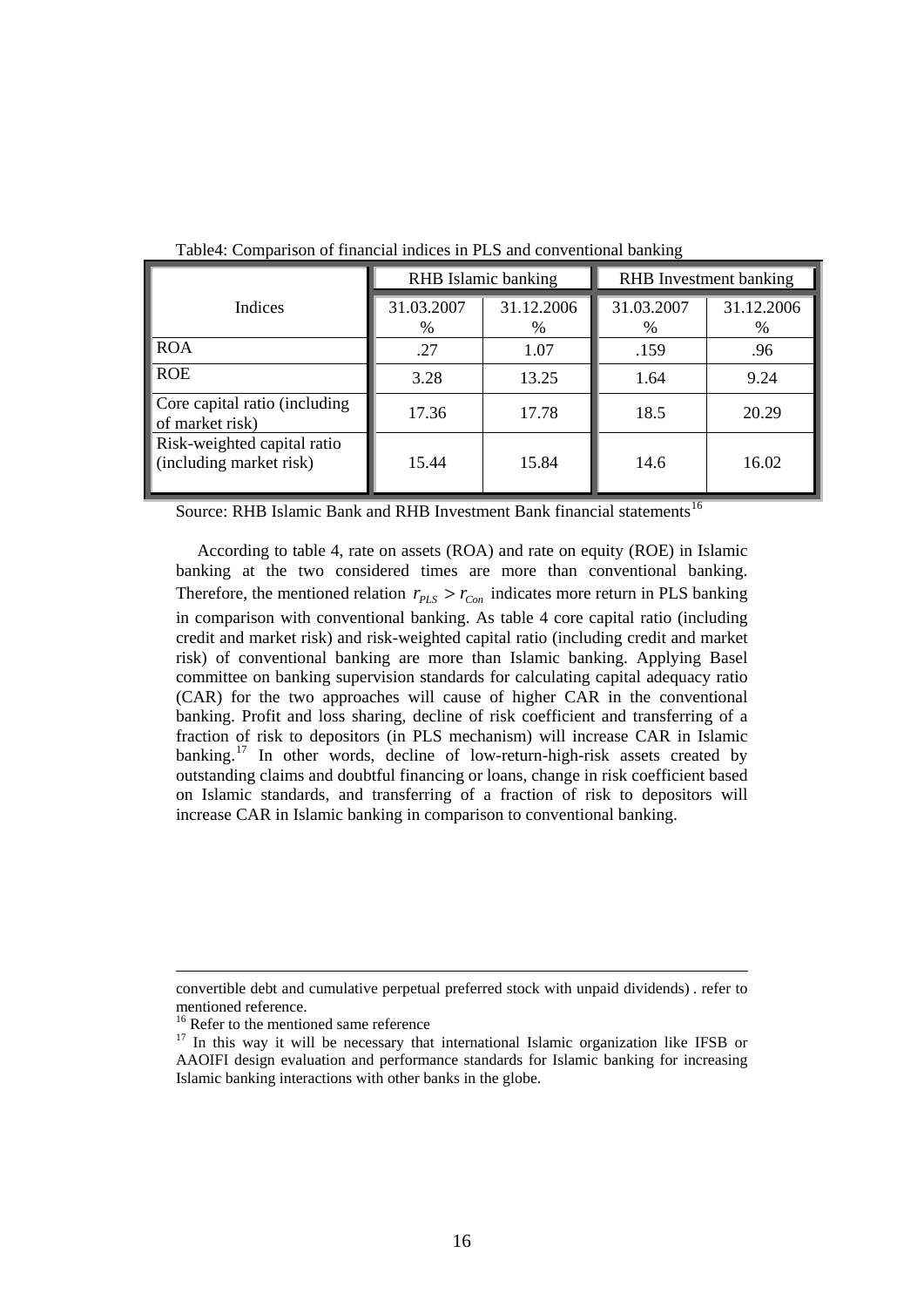#### **Summary and Conclusions**

 Profit and loss sharing (PLS) banking characteristics will increase economic value added (EVA) as a value creation index in comparison with conventional banking. In this paper the factors affecting economic value added regarding the aspects of assets items optimization, decline of credit risk and more transparency and also increasing rate of return were explained by applying different ALM indices. Lesser instability of financial flows and stability of PLS banking will decline liquid provident reserve for covering liquidity risk. On the other hand, releasing these types of assets and buying high return assets will increase EVA in Islamic banks. Profit and loss sharing characteristics and permanent supervision on investment are effective factors for removing or decreasing of outstanding claims, doubtful financing or loans and more transparency of financial statements of PLS banking. Absence of these types of inefficient assets, safe and sound circulation of resources will increase productivity of bank and will increase EVA on PLS banking. High financial stability and soundness in PLS banking will be accessible through higher return and lower risk. Comparison and study of financial statements in the two Islamic and conventional RHB banking approaches made evidences for higher value added creation of PLS banking. Another comparative evaluation of financial soundness of two banking approaches is capital adequacy ratio. This ratio in PLS banking is higher than conventional banking due to redefinition of risk coefficients, decline of outstanding claims, doubtful financing or loans, change of quality of assets items from risk point of view and increases of returns will increase CAR in PLS banking. Undoubtedly, the uniform calculation of Basel standards for all banks (Islamic and conventional) will create some deviations in fiscal comparison of different banks. In this regard international organizations and institutions like AAOIFI, IFSB and also IDB will play important role to introduce these guideposts. Applying the standards provided by international institutions as Basel committee on banking supervision will be useful to increase the coordination of international banking with Islamic principles and usuric considerations.